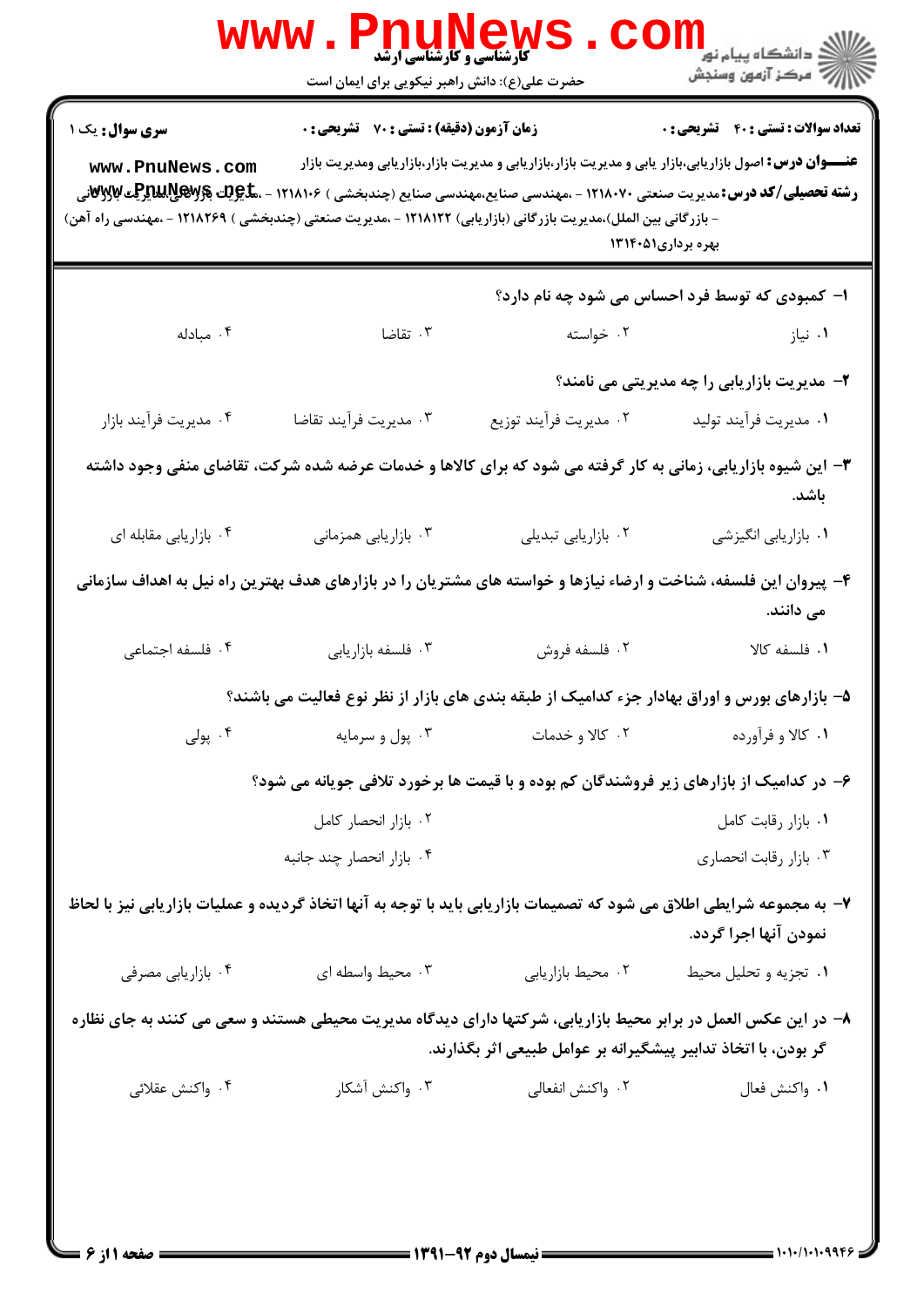|                                                                                                                                                   | <b>www.PnuNews</b><br><b>گارشناسی و کارشناسی ارشد</b><br>حضرت علی(ع): دانش راهبر نیکویی برای ایمان است                                                                                                                                                                                                  |                                                                                                                                       |                                              |  |
|---------------------------------------------------------------------------------------------------------------------------------------------------|---------------------------------------------------------------------------------------------------------------------------------------------------------------------------------------------------------------------------------------------------------------------------------------------------------|---------------------------------------------------------------------------------------------------------------------------------------|----------------------------------------------|--|
| <b>سری سوال : ۱ یک</b><br>www.PnuNews.com                                                                                                         | زمان آزمون (دقیقه) : تستی : 70 گشریحی : 0<br><b>رشته تحصیلی/کد درس:</b> مدیریت صنعتی ۱۲۱۸۰۷۰ - ،مهندسی صنایع،مهندسی صنایع (چندبخشی ) ۱۲۱۸۱۰۶ - ، <b>ماچیت بگلایلیاییچی بازالات</b> ی<br>(بازرگانی بین الملل)،مدیریت بازرگانی (بازاریابی) ۱۲۱۸۱۲۲ - ،مدیریت صنعتی (چندبخشی ) ۱۲۱۸۲۶۹ - ،مهندسی راه آهن - | <b>عنــــوان درس:</b> اصول بازاریابی،بازار یابی و مدیریت بازار،بازاریابی و مدیریت بازار،بازاریابی ومدیریت بازار<br>بهره برداری۱۳۱۴۰۵۱ | <b>تعداد سوالات : تستي : 40 - تشريحي : 0</b> |  |
|                                                                                                                                                   | ۹- در کدامیک از گزینه های زیر بازاریاب قسمت های مختلف یک بازار نا متجانس را شناسائی نموده و از بین آنها یک یا چند<br>قسمت را که با توجه به مزیت های استراتژیک شرکت، امکان موفقیت در آن زیاد است برای فعالیت خود انتخاب می کند؟                                                                          |                                                                                                                                       |                                              |  |
| ۰۴ بازاريابي يكنواخت                                                                                                                              | ۰۳ بازاریابی انبوه                                                                                                                                                                                                                                                                                      | ۰۲ بازاریابی تفکیکی                                                                                                                   | ٠١. بازاريابي متمركز                         |  |
| ∙۱− در کدامیک از تقسیم بندی های بازار، مدیران بازاریابی، بازار را بر اساس متغیرهایی مانند: سن، جنس، سبک زندگی، نژاد و<br>ملیت تقسیم بندی می کنند؟ |                                                                                                                                                                                                                                                                                                         |                                                                                                                                       |                                              |  |
| ۰۴ تقسیم رفتاری                                                                                                                                   | ۰۳ تقسیم روانی                                                                                                                                                                                                                                                                                          | ٢. تقسيم جمعيتي                                                                                                                       | ٠١ تقسيم جغرافيايي                           |  |
|                                                                                                                                                   | 11– در کدامیک از استراتژی های بازاریابی، بدون در نظر گرفتن تفاوت بخش های مختلف بازار، کالاهای تولیدی خود را در                                                                                                                                                                                          |                                                                                                                                       | سطح وسیعی به طور یکسان عرضه می کنند؟         |  |
|                                                                                                                                                   | ۰۲ استراتژی بازاریابی متفاوت                                                                                                                                                                                                                                                                            |                                                                                                                                       | ۰۱ استراتژی بازاریابی غیر تفکیکی             |  |
|                                                                                                                                                   | ۰۴ استراتژی بازاریابی تفکیکی                                                                                                                                                                                                                                                                            |                                                                                                                                       | ۰۳ استراتژی بازاریابی متمرکز                 |  |
|                                                                                                                                                   | ۱۲– هنگامی که رقبا بازار را تقسیم بندی نکرده و از بازاریابی غیر تفکیکی استفاده می نمایند، استفاده از کدام بازاریابی مفید                                                                                                                                                                                |                                                                                                                                       | خواهد بود؟                                   |  |
| ۰۴ بازاریابی هدف                                                                                                                                  | ۰۳ بازاریابی غیر تفکیکی                                                                                                                                                                                                                                                                                 | ۰۲ بازاریابی تفکیکی                                                                                                                   | ٠١ بازاريابي يكسان                           |  |
|                                                                                                                                                   | ۱۳– جمله ″ خشنودی مشتریان کافی نیست، تماشاگران شیفته بیافرینید″ از کدام نویسنده است؟                                                                                                                                                                                                                    |                                                                                                                                       |                                              |  |
| ۰۴ مازلو                                                                                                                                          | ۰۳ پیتر دراکر                                                                                                                                                                                                                                                                                           | ۰۲ دراکو                                                                                                                              | ۰۱ بلانچارد                                  |  |
|                                                                                                                                                   | ۱۴– در کدام نوع بازاریابی، محصولی به بازار عرضه می شود که کسی متقاضی آن نبوده است؟                                                                                                                                                                                                                      |                                                                                                                                       |                                              |  |
| ۰۴ بازاریابی محتمل                                                                                                                                | ۰۳ بازاریابی نیاز آفرین                                                                                                                                                                                                                                                                                 | ۰۲ بازاریابی پیش بین                                                                                                                  | ۰۱ بازاریابی واکنشی                          |  |
|                                                                                                                                                   | ۱۵- تعدادی از افراد که دارای ارزشها، سلیقه ها و رفتارهای مشابه و مشترکی هستند چه می گویند؟                                                                                                                                                                                                              |                                                                                                                                       |                                              |  |
| ۰۴ عوامل اجتماعی                                                                                                                                  | ۰۳ خرده فرهنگ                                                                                                                                                                                                                                                                                           | ٠٢ طبقه اجتماعي                                                                                                                       | ۱. فرهنگ                                     |  |
|                                                                                                                                                   |                                                                                                                                                                                                                                                                                                         | ۱۶– مرحله زندگی جزء کدامیک از عوامل فردی موثر در رفتار خریداران است؟                                                                  |                                              |  |
|                                                                                                                                                   | ۰۲ شخصیت                                                                                                                                                                                                                                                                                                |                                                                                                                                       | ٠١ نقش و منزلت اجتماعي                       |  |
|                                                                                                                                                   | ۰۴ عوامل شخصی                                                                                                                                                                                                                                                                                           |                                                                                                                                       | ۰۳ سبک و شیوه زندگی                          |  |
|                                                                                                                                                   |                                                                                                                                                                                                                                                                                                         |                                                                                                                                       |                                              |  |

 $= 1.1.1111995$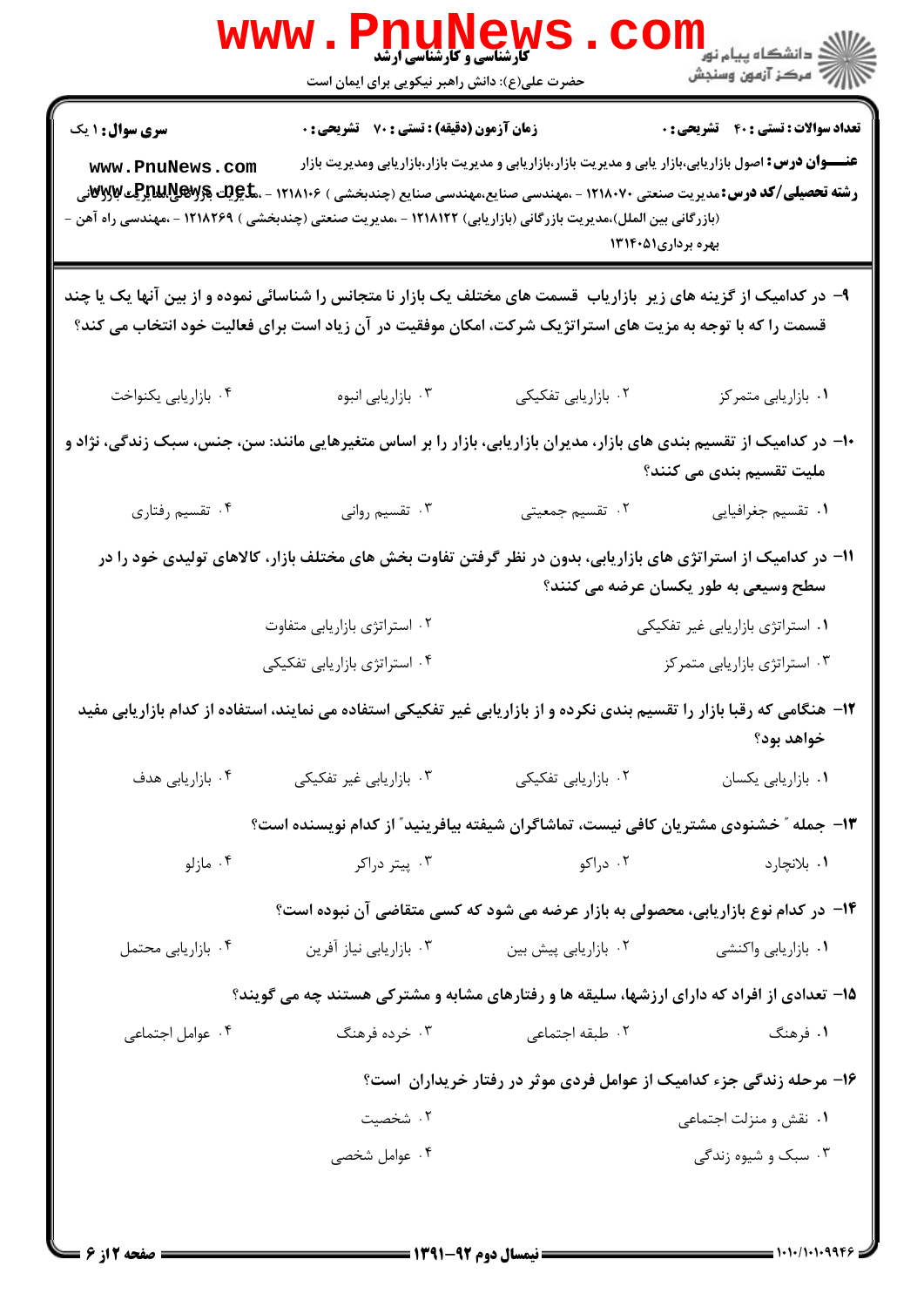|                                                                                                                              | <b>WWW . PNUNEWS</b><br>حضرت علی(ع): دانش راهبر نیکویی برای ایمان است |                                                                                                                                             | ر دانشڪاه پيام نور <mark>−</mark><br>ر <i>ا</i> =<br>رکز آزمون وسنڊش |  |
|------------------------------------------------------------------------------------------------------------------------------|-----------------------------------------------------------------------|---------------------------------------------------------------------------------------------------------------------------------------------|----------------------------------------------------------------------|--|
| <b>سری سوال : ۱ یک</b>                                                                                                       | زمان آزمون (دقیقه) : تستی : 70 گشریحی : 0                             |                                                                                                                                             | <b>تعداد سوالات : تستی : 40 قشریحی : 0</b>                           |  |
| www.PnuNews.com                                                                                                              |                                                                       | <b>عنـــوان درس:</b> اصول بازاریابی،بازار یابی و مدیریت بازار،بازاریابی و مدیریت بازار،بازاریابی ومدیریت بازار                              |                                                                      |  |
| (بازرگانی بین الملل)،مدیریت بازرگانی (بازاریابی) ۱۲۱۸۱۲۲ - ،مدیریت صنعتی (چندبخشی ) ۱۲۱۸۲۶۹ - ،مهندسی راه آهن -              |                                                                       | <b>رشته تحصیلی/کد درس:</b> مدیریت صنعتی ۱۲۱۸۰۷۰ - ،مهندسی صنایع،مهندسی صنایع (چندبخشی ) ۱۲۱۸۱۰۶ - ، <b>ماچیت بایلاتیلاتیپایا بایران</b> ایی |                                                                      |  |
|                                                                                                                              |                                                                       | بهره برداری۱۳۱۴۰۵۱                                                                                                                          |                                                                      |  |
|                                                                                                                              |                                                                       | ۱۷– پیش بینی اضافی تقاضا، برای موسسه کدامیک از گزینه های زیر را به همراه خواهد داشت؟                                                        |                                                                      |  |
|                                                                                                                              | ۰۲ رضایت مشتریان                                                      |                                                                                                                                             | ۰۱ افزایش سود شرکت                                                   |  |
|                                                                                                                              | ۰۴ دادن تخفیفات نقدی بیش از حد                                        |                                                                                                                                             | ۰۳ سرمایه گذاری برای توسعه                                           |  |
| ۱۸– به تمام یا بخشی از بازار در دسترس واجد شرایط که موسسه برای انجام فعالیت های بازاریابی انتخاب می کند چه می<br>گويند؟      |                                                                       |                                                                                                                                             |                                                                      |  |
| ۰۴ بازار بالقوه                                                                                                              | ۰۳ بازار در دسترس                                                     | ۰۲ بازار تسخیر شده                                                                                                                          | ۰۱. بازار هدف                                                        |  |
| ۱۹- کدامیک از مدلهای زیر جزء مدلهای پیش بینی کمی می باشد؟                                                                    |                                                                       |                                                                                                                                             |                                                                      |  |
|                                                                                                                              | ۰۲ مدل پیش بینی با درصد تغییر                                         |                                                                                                                                             | ۰۱ مدل دلفی                                                          |  |
|                                                                                                                              | ۰۴ مدل شبیه سازی آزمایشی                                              |                                                                                                                                             | ۰۳ مدل بررسی قصد خریداران                                            |  |
|                                                                                                                              |                                                                       | +۲- در کدامیک از مدلهای پیش بینی فروش، بر روابط احتمالی موجود بین یک متغیر وابسته یا پاسخ با یک یا چند متغیر                                | مستقل یا پیش بینی تاکید می شود؟                                      |  |
|                                                                                                                              | ۰۲ مدل پیش بینی باکس وجنکینز                                          |                                                                                                                                             | ۰۱ مدل نمو هموار ملت– ونیترز                                         |  |
|                                                                                                                              | ۰۴ مدل پیش بینی اقتصاد سنجی                                           |                                                                                                                                             | ۰۳ مدل دلفی                                                          |  |
|                                                                                                                              |                                                                       |                                                                                                                                             | <b>۲۱- ارزشها و باورهای یک شرکت کدام است</b> ؟                       |  |
| ۰۴ استراتژی                                                                                                                  | ۰۳ رسالت                                                              | ۰۲ خط مشی                                                                                                                                   | ٠١. برنامه                                                           |  |
| ۲۲– کدامیک از موارد زیر نوع روابط بین افراد داخل سازمان و نحوه عمل ها و عکس العمل های آنها را نسبت به همدیگر نشان<br>می دهد؟ |                                                                       |                                                                                                                                             |                                                                      |  |
| ۰۴ انعطاف پذیری                                                                                                              | ۰۳ خط مشی                                                             | ۰۲ قوانين                                                                                                                                   | ۰۱ ساختار سازمانی                                                    |  |
|                                                                                                                              |                                                                       | ۲۳– در بازاری که نیازها، خواسته ها و ترجیحات مشتریان آنها با هم فرق اساسی دارند از کدام ساختار سازمانی استفاده می                           |                                                                      |  |
|                                                                                                                              |                                                                       |                                                                                                                                             | شود؟                                                                 |  |
| ۰۴ مديريت محصول                                                                                                              | ۰۳ جغرافیائی                                                          | ٠٢ مبتنى بر بازار                                                                                                                           | ٠١. عملياتي                                                          |  |
|                                                                                                                              |                                                                       |                                                                                                                                             |                                                                      |  |
|                                                                                                                              |                                                                       |                                                                                                                                             |                                                                      |  |
|                                                                                                                              |                                                                       |                                                                                                                                             |                                                                      |  |
| $=$ 9:17 is a                                                                                                                |                                                                       | = 1391-97 منذ 1491 =                                                                                                                        | ۱۰۱۰/۱۰۱۰۹۹۴۶                                                        |  |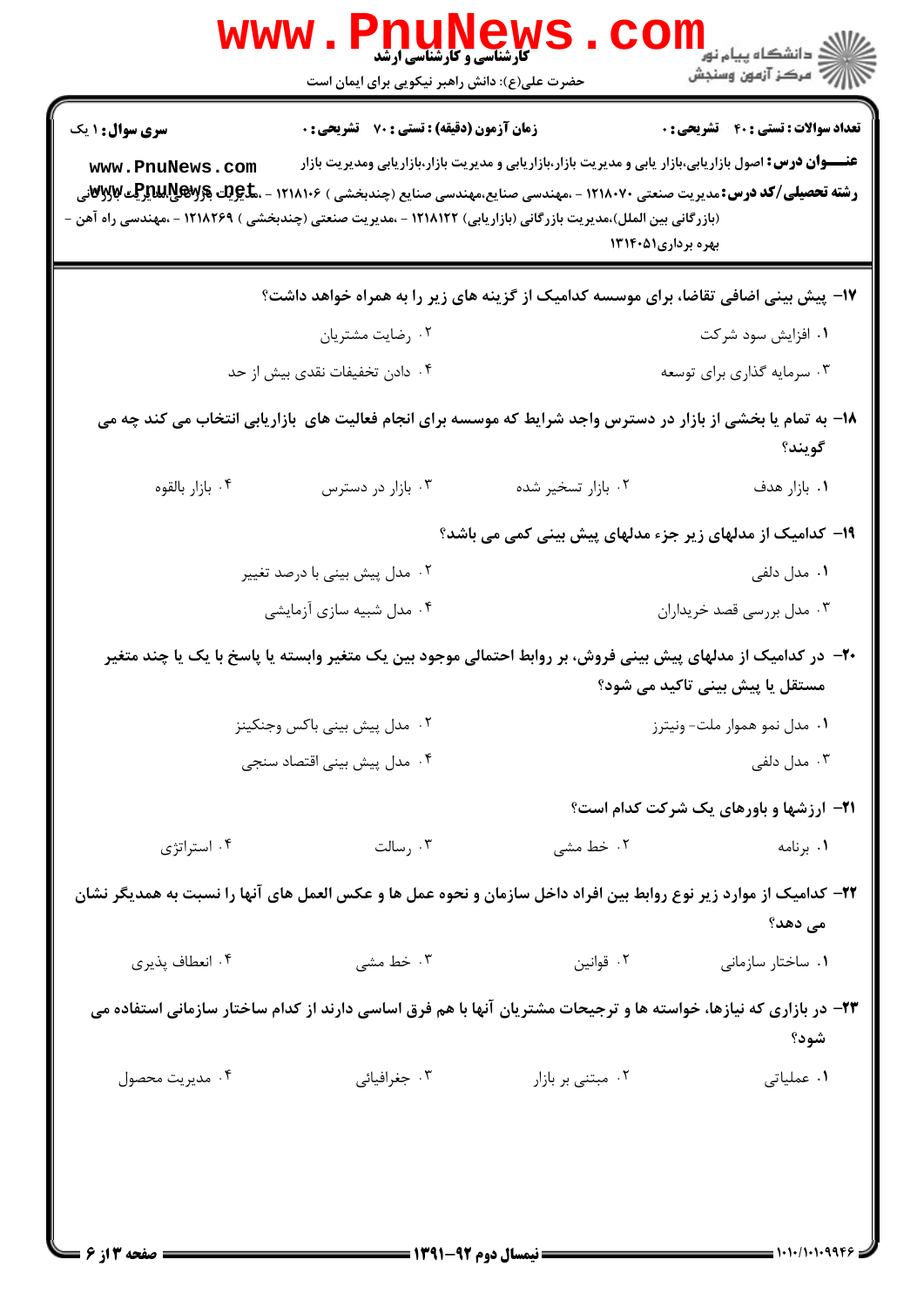| <b>WWW</b> .                                                                                                                               | <b>PNUNEWS</b><br><b>گارشناسی و کارشناسی ارشد</b><br>حضرت علی(ع): دانش راهبر نیکویی برای ایمان است                                                                                                                                                             |                                                                                  | <sup>ار</sup> دانشڪاه پيام نور "<br>  <i>  </i>  <br>   √ مرڪز آزمون وسنڊش |
|--------------------------------------------------------------------------------------------------------------------------------------------|----------------------------------------------------------------------------------------------------------------------------------------------------------------------------------------------------------------------------------------------------------------|----------------------------------------------------------------------------------|----------------------------------------------------------------------------|
| <b>سری سوال : ۱ یک</b>                                                                                                                     | <b>زمان آزمون (دقیقه) : تستی : 70 ٪ تشریحی : 0</b>                                                                                                                                                                                                             |                                                                                  | <b>تعداد سوالات : تستي : 40 - تشريحي : 0</b>                               |
| www.PnuNews.com                                                                                                                            | <b>عنـــوان درس:</b> اصول بازاریابی،بازار یابی و مدیریت بازار،بازاریابی و مدیریت بازار،بازاریابی ومدیریت بازار                                                                                                                                                 |                                                                                  |                                                                            |
|                                                                                                                                            | <b>رشته تحصیلی/کد درس:</b> مدیریت صنعتی ۱۲۱۸۰۷۰ - ،مهندسی صنایع،مهندسی صنایع (چندبخشی ) ۱۲۱۸۱۰۶ - ،م <b>لیویت بالایلیمپریلی بالایوت</b> انی<br>(بازرگانی بین الملل)،مدیریت بازرگانی (بازاریابی) ۱۲۱۸۱۲۲ - ،مدیریت صنعتی (چندبخشی ) ۱۲۱۸۲۶۹ - ،مهندسی راه آهن - | بهره برداری۱۳۱۴۰۵۱                                                               |                                                                            |
|                                                                                                                                            | <b>۳۴</b> - کدامیک از برنامه های بازاریابی زیر برای شرکتهای بزرگی که محصولات با مارکها و علائم تجاری متعددی تولید می کنند                                                                                                                                      |                                                                                  | مناسب تر است؟                                                              |
|                                                                                                                                            | ۰۲ برنامه بازاریابی انتخاب بخش خاصی از بازار                                                                                                                                                                                                                   |                                                                                  | ۰۱ برنامه بازاریابی خطوط تولیدی کالا                                       |
|                                                                                                                                            | ۰۴ برنامه بازاريابي علامت تجاري                                                                                                                                                                                                                                |                                                                                  | ۰۳ برنامه بازاریابی هر مشتری                                               |
|                                                                                                                                            | ۲۵– فرآیند برنامه ریزی در کدام سطح باعث انسجام تصمیمات مختلف و معینی خواهد شد که در مورد هر محصول باید اتخاذ                                                                                                                                                   |                                                                                  | شود؟                                                                       |
| ۰۴ مدیریت تولید                                                                                                                            | ۰۳ مدیریت عملیاتی                                                                                                                                                                                                                                              | ۰۲ مدیریت میانی                                                                  | ۰۱ مدیریت عالی                                                             |
|                                                                                                                                            |                                                                                                                                                                                                                                                                | ۲۶- کدام گزینه مرتبط با این موضوع است که خدمات فنا پذیر بوده و عمر کوتاهی دارند؟ |                                                                            |
|                                                                                                                                            | ۰۲ قابلیت استاندارد کمتر                                                                                                                                                                                                                                       |                                                                                  | ٠١ غير قابل ذخيره بودن                                                     |
|                                                                                                                                            | ۰۴ تاثیر پذیری از طرز تفکرات عرضه کننده                                                                                                                                                                                                                        |                                                                                  | ۰۳ تاثیر پذیری از مشتریان                                                  |
|                                                                                                                                            | ۲۷– کدامیک از موارد زیر به اظهار تمایل افراد برای محصولی خاص که به وسیله قدرت خرید پشتیبانی می شود دلالت دارد؟                                                                                                                                                 |                                                                                  |                                                                            |
| ۴. تقاضا                                                                                                                                   | ۲ ارزش میسته است. تواسته                                                                                                                                                                                                                                       |                                                                                  | ۰۱ ارضا                                                                    |
| ۲۸- نوعی از تصمیم گیری که در آن مدیران بازاریابی نیازهای بازار، توان مالی خریداران و سطح کیفی محصولات رقبا را در نظر<br>می گیرند کدام است؟ |                                                                                                                                                                                                                                                                |                                                                                  |                                                                            |
|                                                                                                                                            | ۰۲ تصمیم گیری در مورد کیفیت کالا<br>۰۱ تصمیم گیری در مورد ویژگی های محصول                                                                                                                                                                                      |                                                                                  |                                                                            |
| ۰۴ تصمیم گیری در مورد علامت تجاری                                                                                                          |                                                                                                                                                                                                                                                                | ۰۳ تصمیم گیری در مورد طرح کالا                                                   |                                                                            |
|                                                                                                                                            | <b>۲۹</b> - کدامیک از گزینه های زیر در صورت اقتضاء منافع عمومی در امر قیمت گذاری دخالت می نماید؟                                                                                                                                                               |                                                                                  |                                                                            |
| ۰۴ سرمایه گذاران                                                                                                                           | ۰۳ مدیران اجرائی                                                                                                                                                                                                                                               | ۰۲ دولت                                                                          | ۰۱ واسطه های فروش                                                          |
|                                                                                                                                            | ٣٠- مشخص نبودن نتايج تحقيق قبل از اتمام آن، بيانگر كدام ويژگي تحقيقات بازاريابي است؟                                                                                                                                                                           |                                                                                  |                                                                            |
| ۰۴ کارآئی                                                                                                                                  | ۰۳ جامعیت                                                                                                                                                                                                                                                      | ۰۲ عینی بودن                                                                     | ۰۱ نظام یافتگی                                                             |
|                                                                                                                                            |                                                                                                                                                                                                                                                                | ۳۱– اولین و مهمترین مرحله در اجرای هر نوع طرح تحقیقاتی کدام است؟                 |                                                                            |
| ۰۴ تعریف مسئله                                                                                                                             | ۰۳ پردازش اطلاعات                                                                                                                                                                                                                                              | ۰۲ تعیین نیازها                                                                  | ٠١. اهداف تحقيق                                                            |
| $= 9.19$ in $=$                                                                                                                            |                                                                                                                                                                                                                                                                | $\frac{1}{2}$ (1941-47 a.s. 11a) $\frac{1}{2}$                                   | $= 1.1.11.1.9999$                                                          |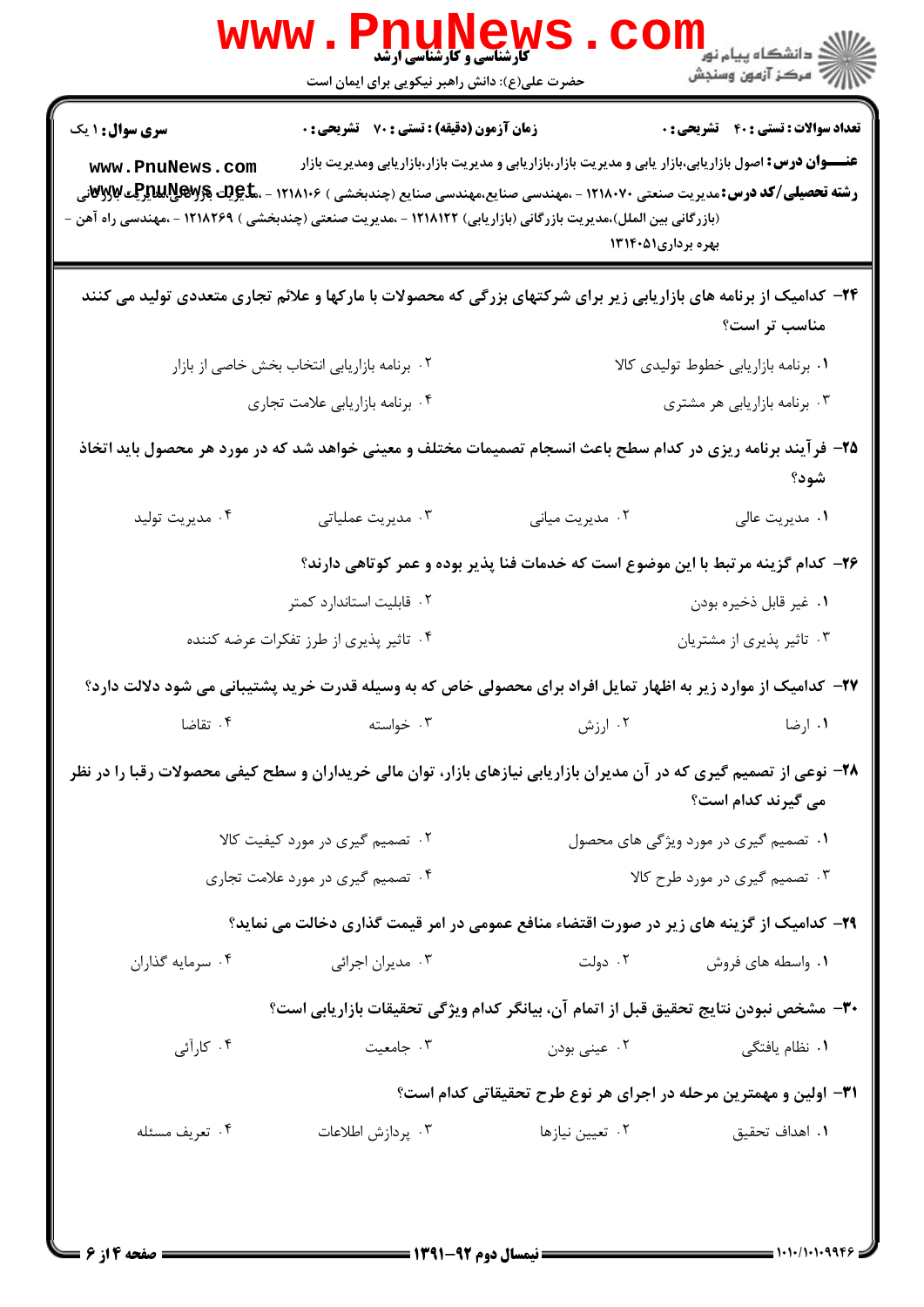| $\mathbf{www.}$                                                                                                                                                                                                                                            | Pnunews<br>حضرت علی(ع): دانش راهبر نیکویی برای ایمان است                                                         |                                                                                                                                                                                                             | ر دانشگاه پيام نور <mark>− 1</mark><br>ر <i>و دانشگاه پي</i> ام نور |  |  |
|------------------------------------------------------------------------------------------------------------------------------------------------------------------------------------------------------------------------------------------------------------|------------------------------------------------------------------------------------------------------------------|-------------------------------------------------------------------------------------------------------------------------------------------------------------------------------------------------------------|---------------------------------------------------------------------|--|--|
| <b>سری سوال : ۱ یک</b>                                                                                                                                                                                                                                     | <b>زمان آزمون (دقیقه) : تستی : 70 قشریحی : 0</b>                                                                 |                                                                                                                                                                                                             | <b>تعداد سوالات : تستي : 40 - تشريحي : 0</b>                        |  |  |
| www.PnuNews.com                                                                                                                                                                                                                                            |                                                                                                                  | <b>عنـــوان درس:</b> اصول بازاریابی،بازار یابی و مدیریت بازار،بازاریابی و مدیریت بازار،بازاریابی ومدیریت بازار                                                                                              |                                                                     |  |  |
| <b>رشته تحصیلی/کد درس:</b> مدیریت صنعتی ۱۲۱۸۰۷۰ - ،مهندسی صنایع،مهندسی صنایع (چندبخشی ) ۱۲۱۸۱۰۶ - ،م <b>لیویت بولیسی بولی بولی</b><br>.<br>(بازرگانی بین الملل)،مدیریت بازرگانی (بازاریابی) ۱۲۱۸۱۲۲ - ،مدیریت صنعتی (چندبخشی ) ۱۲۱۸۲۶۹ - ،مهندسی راه آهن – |                                                                                                                  | بهره برداری۱۳۱۴۰۵۱                                                                                                                                                                                          |                                                                     |  |  |
|                                                                                                                                                                                                                                                            |                                                                                                                  |                                                                                                                                                                                                             | ۳۲- تحقیقات بازاریابی به چند دسته تقسیم می شوند؟                    |  |  |
|                                                                                                                                                                                                                                                            | ۰۲ دو دسته پرسشنامه ای و قطعی                                                                                    |                                                                                                                                                                                                             | ۰۱ دو دسته اکتشافی و قطعی                                           |  |  |
|                                                                                                                                                                                                                                                            | ۰۴ سه دسته کتابخانه ای، اکتشافی و قطعی                                                                           |                                                                                                                                                                                                             | ۰۳ دو دسته کتابخانه ای و اکتشافی                                    |  |  |
| ۳۳– در کدام سیستم با تهیه برنامه های استراتژیک یا راهبردی و برنامه های کوتاه مدت و سالانه، مهمترین و بارزترین وظیفه<br>مدیران را مورد حمایت و پشتیبانی قرار می دهد؟                                                                                        |                                                                                                                  |                                                                                                                                                                                                             |                                                                     |  |  |
|                                                                                                                                                                                                                                                            | ۰۲ سیستم برنامه ریزی بازاریابی                                                                                   |                                                                                                                                                                                                             | ٠١ سيستم اطلاعات بازاريابي                                          |  |  |
|                                                                                                                                                                                                                                                            | ۰۴ سیستم کنترل بازاریابی                                                                                         |                                                                                                                                                                                                             | ۰۳ سیستم سازمانی بازاریابی                                          |  |  |
|                                                                                                                                                                                                                                                            | ۳۴– در این سیستم موسسات هم سطحی که کالاهای متفاوتی تولید می کنند به منظور استفاده بهینه از منابع بازاریابی با هم |                                                                                                                                                                                                             |                                                                     |  |  |
|                                                                                                                                                                                                                                                            |                                                                                                                  |                                                                                                                                                                                                             | متحد می شوند                                                        |  |  |
|                                                                                                                                                                                                                                                            | ۰۲ سیستم بازاریابی عمودی<br>۰۴ سیستم بازاریابی افقی                                                              |                                                                                                                                                                                                             | ۰۱ سیستم بازاریابی چند کاناله<br>۰۳ سیستم بازاریابی سنتی            |  |  |
|                                                                                                                                                                                                                                                            |                                                                                                                  |                                                                                                                                                                                                             |                                                                     |  |  |
|                                                                                                                                                                                                                                                            |                                                                                                                  | ۳۵– در این استراتژی مربوط به مدل پورتر، واحد استراتژیک بازار هدف وسیعی را برای خود انتخاب نموده و کالاها و خدمات<br>کاملا برجسته و ممتازی را در آنها عرضه می کند که جزو درخواستهای قشر وسیعی از مردم هستند. |                                                                     |  |  |
|                                                                                                                                                                                                                                                            | ۰۲ استراتژی رهبری جهت                                                                                            |                                                                                                                                                                                                             | ۰۱ استراتژی تغییر تدریجی                                            |  |  |
|                                                                                                                                                                                                                                                            | ۰۴ استراتژی کانون قیمت                                                                                           |                                                                                                                                                                                                             | ۰۳ استراتژی متمرکز                                                  |  |  |
| ۳۶– این واحد استراتژیک سعی می کند با توسل به تخفیفات دوره ای قیمت و پیدا کردن سبک ها و گزینه های جدید، مشتریان                                                                                                                                             |                                                                                                                  |                                                                                                                                                                                                             | خود را به خرید های مجدد و چندباره تشویق کند.                        |  |  |
| ۰۴ واحد ستاره                                                                                                                                                                                                                                              | ۰۳ واحد علامت سوال                                                                                               | ۰۲ واحد سگ                                                                                                                                                                                                  | ۰۱ واحد گاو شیرده                                                   |  |  |
| ۳۷– عرضه یک محصول کاملا جدید و ناشناخته به بازار به طوریکه در هیچ یک از بازارهای داخلی وجود نداشته، به کدامیک از<br>موارد زیر اطلاق می شود؟                                                                                                                |                                                                                                                  |                                                                                                                                                                                                             |                                                                     |  |  |
| ۰۴ نوأوري اثربخشي                                                                                                                                                                                                                                          | ۰۳ نوآوري خلاقيت                                                                                                 | ۰۲ نوآوري مطلق                                                                                                                                                                                              | ۰۱ نوآوري نسبي                                                      |  |  |
| ۳۸– در کدام روش، مدیران بازاریابی سعی می کنند اطلاعات لازم را از خریداران و سایر مخاطبان در مورد کل عمر مصرفی کالا                                                                                                                                         |                                                                                                                  |                                                                                                                                                                                                             | به دست بیاورند؟                                                     |  |  |
| ۰۴ روش آزمایش                                                                                                                                                                                                                                              | ۰۳ روش دلخواه                                                                                                    | ۰۲ روش زنجیره مصرف                                                                                                                                                                                          | ۰۱ روش مشکل زدائی                                                   |  |  |
|                                                                                                                                                                                                                                                            |                                                                                                                  |                                                                                                                                                                                                             | 1.1.1.1.999c                                                        |  |  |